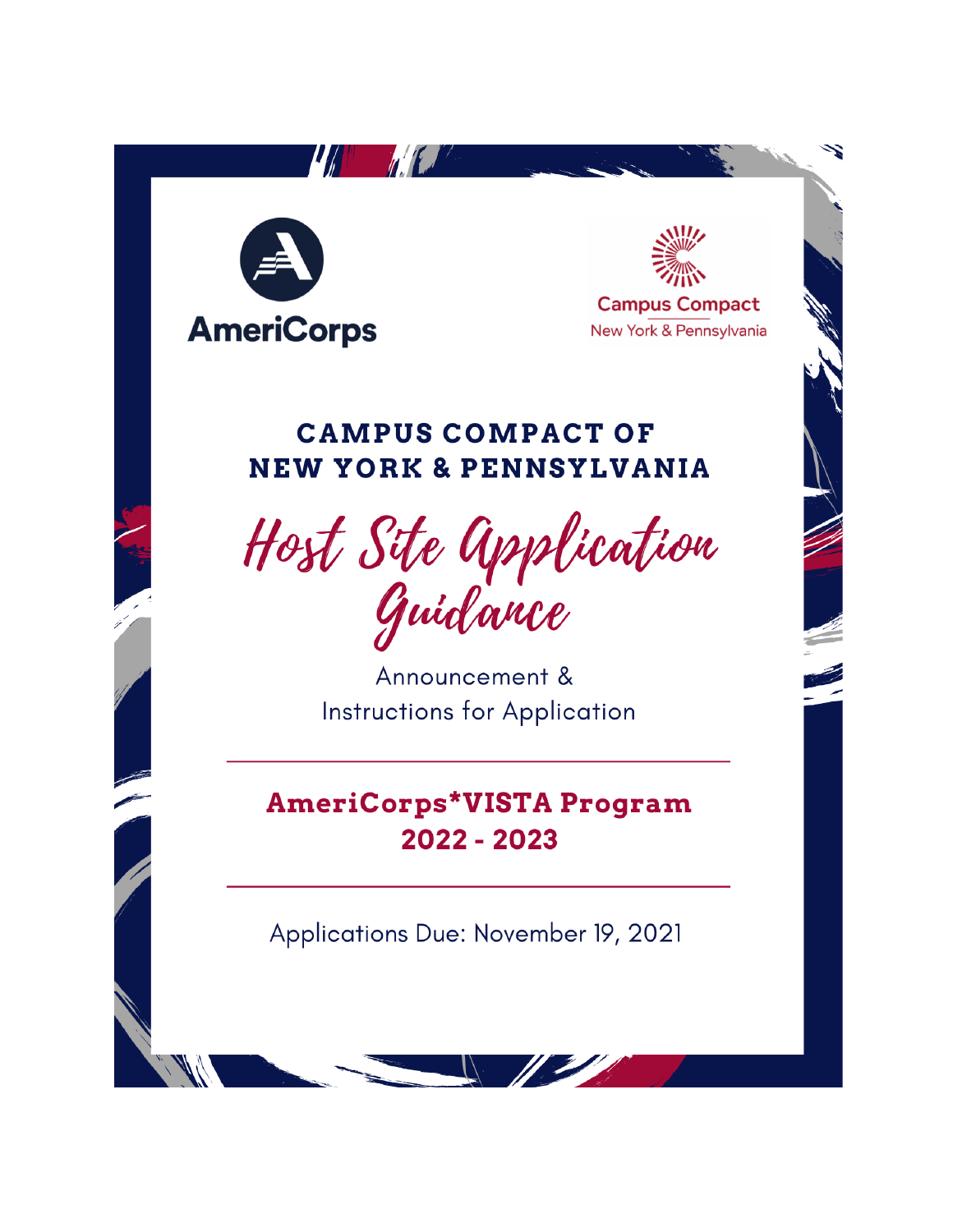## **Table of Contents**

| AmeriCorps*VISTA Host Site Announcement & Requirements 2 |
|----------------------------------------------------------|
|                                                          |
|                                                          |
|                                                          |
|                                                          |
|                                                          |
|                                                          |
|                                                          |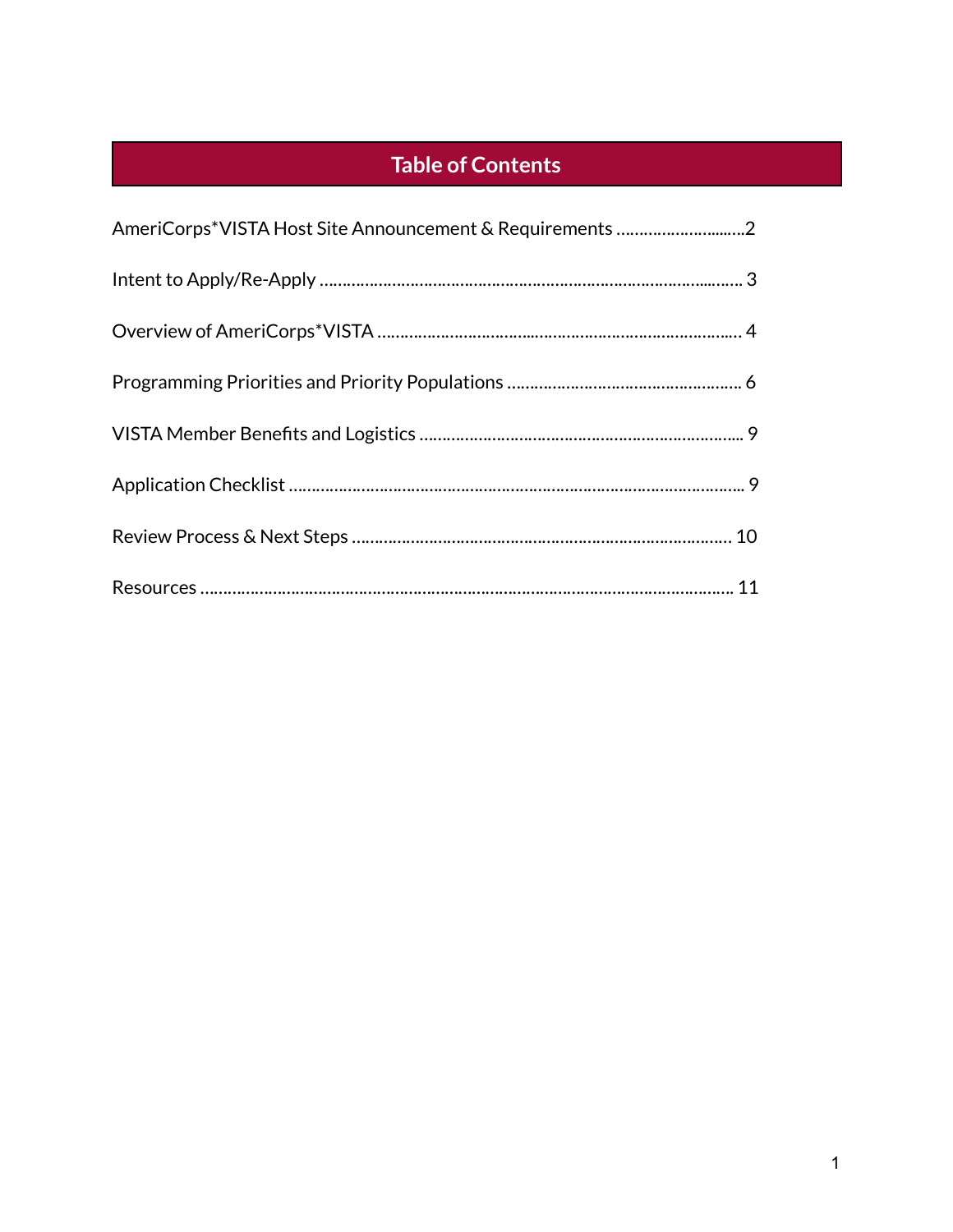In partnership with AmeriCorps, Campus Compact of New York and Pennsylvania (CCNYPA) is pleased to announce the release of the Host Site Application for our AmeriCorps VISTA projects for the 2022-2023 academic year.

In exchange for a full-time CCNYPA AmeriCorps\*VISTA, serving a 12-month term, host sites are required to:

- Be a higher education institution; *or*
- A community organization with commitment to partnering with a higher education institution by the end of the VISTA year; *and*
- Pay a **non-refundable** AmeriCorps VISTA fee (**discounted fee due to COVID-19)** of \$6,500 **\$4,500** for MEMBERS or \$10,000 **\$8,000** for year one projects for NON-Members**.**

**Non-refundable Admin Fee** by Friday, April 1st, 2022 (for CCNYPA staff time with application guidance and recruitment process)

**Program Fee\*** by Friday, June 3rd, 2022 (for events & programming provided by CCNYPA for VISTA members)

\*If a site is *unable to recruit* a confirmed candidate for the VISTA project before the official Oath of Service, the program fee amount will be refunded. If the VISTA member ends their service at *any point after* the Oath of Service *no amount* from the program fee will be refunded to the site.

**Non-Members** will **pay the full cost share price ofthe AmeriCorps VISTA fee for years 2 and 3 ofthe project**, unless they become a CCNYPA Member or partner with a CCNYPA Member. Cost share prices are set by AmeriCorps and can fluctuate. They are **currently between \$15,000 - \$24,000** based on the county where the project is located.

| Breakdown of the non-refundable AmeriCorps VISTA Fee: |
|-------------------------------------------------------|
|-------------------------------------------------------|

|                                                                           | <b>Admin Fee by</b><br>Friday, April 1st,<br>2022 | <b>Program Fee by</b><br>Friday, June 3rd,<br>2022 | <b>TOTAL AmeriCorps</b><br><b>VISTA Fee</b> |
|---------------------------------------------------------------------------|---------------------------------------------------|----------------------------------------------------|---------------------------------------------|
| 1. CCNYPA<br><b>Member Institution</b>                                    | \$750                                             | \$3,750                                            | \$4,500<br>\$6,500                          |
| 2. Community<br>Organization<br>partnering with a<br><b>CCNYPA</b> Member | \$750                                             | \$3,750                                            | \$4,500<br>\$6,500                          |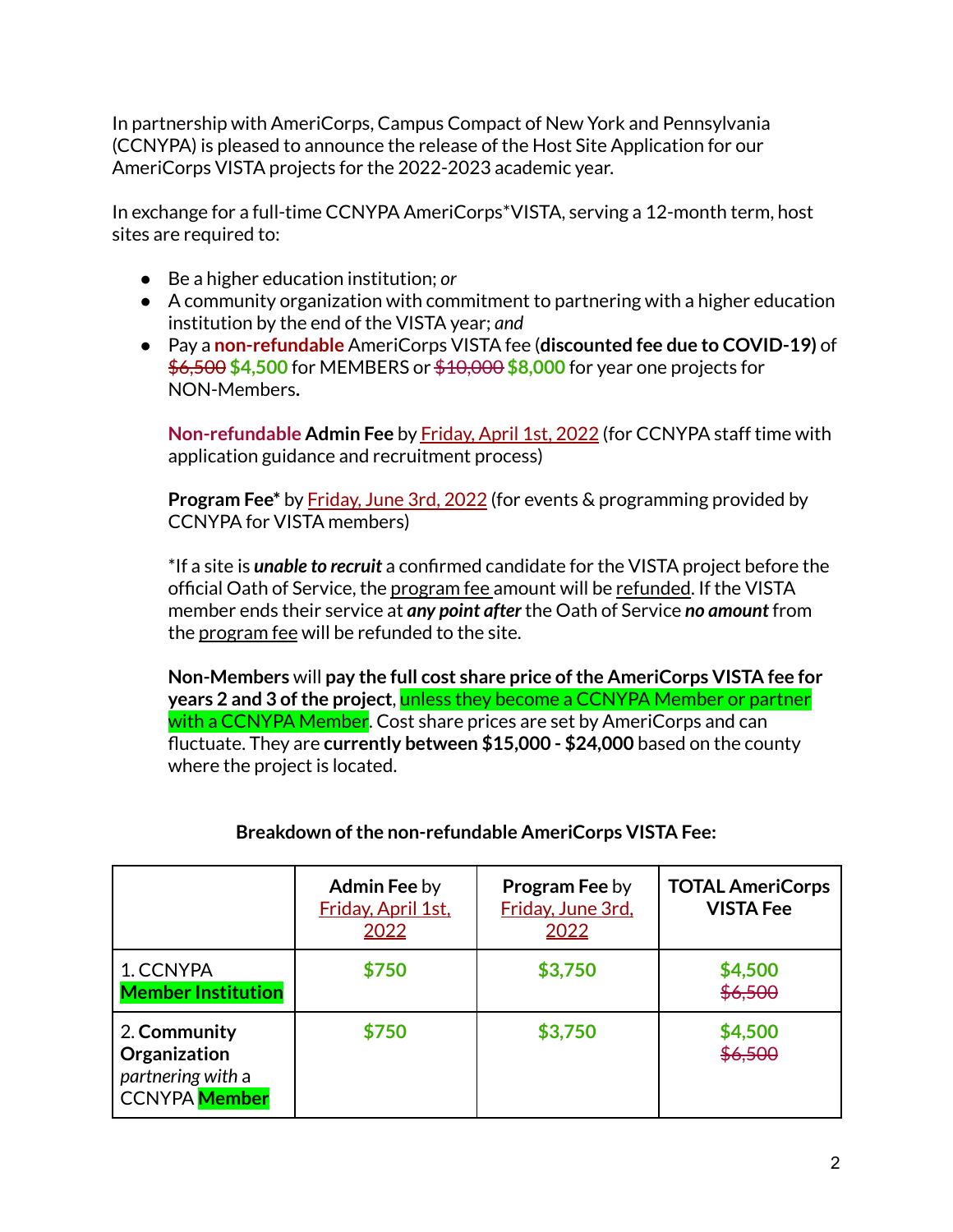| <b>Institution</b>                                                                                                      |         |         |                              |
|-------------------------------------------------------------------------------------------------------------------------|---------|---------|------------------------------|
| 3. Non-Member<br><b>Higher Education</b><br><b>Institution</b>                                                          | \$3,000 | \$5,000 | \$8,000<br>\$10,000          |
| 4. Community<br>Organization<br>partnering with a<br><b>Non-Member</b><br><b>Higher Education</b><br><b>Institution</b> | \$3,000 | \$5,000 | \$8,000<br><del>10,000</del> |

CCNYPA is accepting host site project applications for new and returning projects now through **Friday, November 19, 2021 at 12 noon.**

These are competitive awards through CCNYPA and will be granted based upon the quality of the project and its alignment with the mission of AmeriCorps VISTA and the goals of the CCNYPA AmeriCorps VISTA program. All projects are contingent on AmeriCorps funding.

**AmeriCorps VISTA Mission:** The purpose of the AmeriCorps VISTA program is to enable organizations and low-income communities to expand their capacity to work on eliminating the root causes of poverty. CCNYPA\*VISTA projects should be developed around a three-year timeline for completion that builds community capacity and ultimately leads to a project that is self-sustaining.

**CCNYPA AmeriCorps VISTA Goals:** The project and CCNYPA\*VISTA member's work must explicitly address the following **anti-poverty program goals:**

- To develop or enhance campus-community efforts to address one of the identified project focus areas;
- To create, develop, or sustain reciprocal, mutually beneficial partnerships between the campus and community organizations, leaders, and members;
- To foster CCNYPA\*VISTA members as professionals and emerging leaders in the fields of community development, civic engagement, and/or higher education.

## **Intent to Apply/Re-Apply**

**All organizations** planning to apply/re-apply for an AmeriCorps VISTA project (Year 1, Year 2, or Year 3) must complete the **Intent to Apply/Re-Apply form** (Click [Here\)](https://docs.google.com/forms/d/e/1FAIpQLSeqWlLUeMT6jOEXZFzcr7WetY7AdIfXS7S0q6obH-Ulo5oARQ/viewform?usp=sf_link). This form should be submitted by **November 5th, 2021**.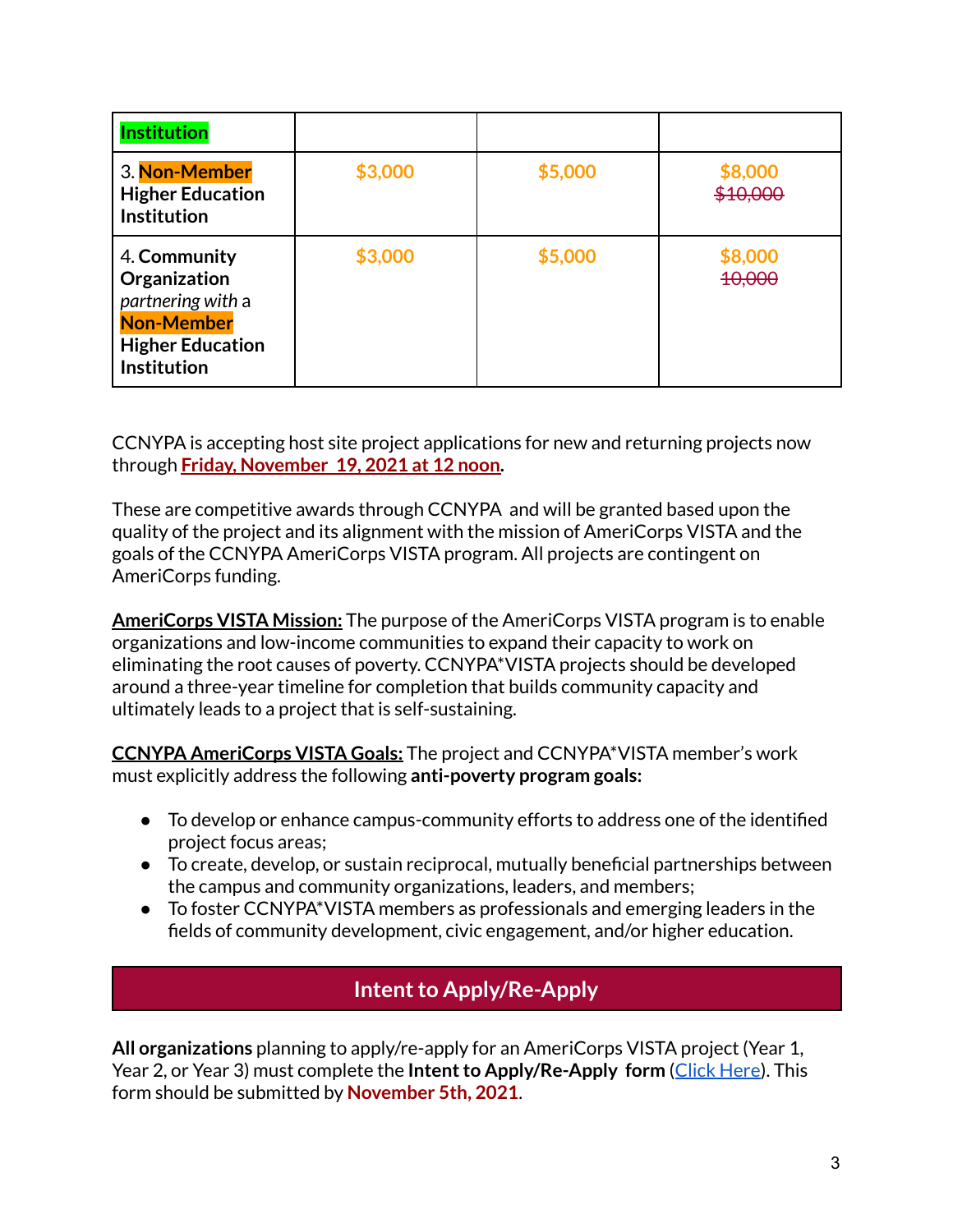After reviewing the Intent to Apply/Re-Apply forms, CCNYPA will send your organization a Google Folder Link containing the application (this is where you will complete & submit all forms).

For prospective Year 1 projects, CCNYPA is available for application/project guidance via 1:1 phone/zoom calls to discuss the potential project, address any concerns, and answer any questions.

## **Overview of AmeriCorps VISTA**

AmeriCorps VISTA is the national service program designed specifically to fight poverty. VISTA supports efforts to alleviate poverty by encouraging individuals from all walks of life to engage in a year of full-time service with a sponsoring organization to create or expand programs designed to bring individuals and communities out of poverty.

**Projects must be developed in accordance with four core principles:** an anti-poverty focus; community empowerment; sustainable solutions; and capacity building.

### **ANTI-POVERTY FOCUS**

The statutory purpose of AmeriCorps VISTA is to strengthen and support efforts to eliminate and alleviate poverty and poverty-related problems in the United States.

The organizations supported with VISTA resources address poverty in many ways. Some projects address social determinants of health and well-being (e.g. improving education, neighborhood resilience, access to health care, and healthy food); other approaches are targeted directly at increasing a household's income and assets (housing, financial savings and asset development); and still other approaches attempt to address larger regional systemic barriers to community development.

All VISTA service activities must be designed to support one or more specific anti-poverty projects at a site. Applications must clearly define the anti poverty initiative being created or enhanced as opposed to focusing solely on capacity building for the organization. The antipoverty initiative described in the Application Narrative must carry through to the Performance Measures and to the VISTA Assignment Description(s), created by approved sponsors as part of the recruitment process.

#### **COMMUNITY EMPOWERMENT**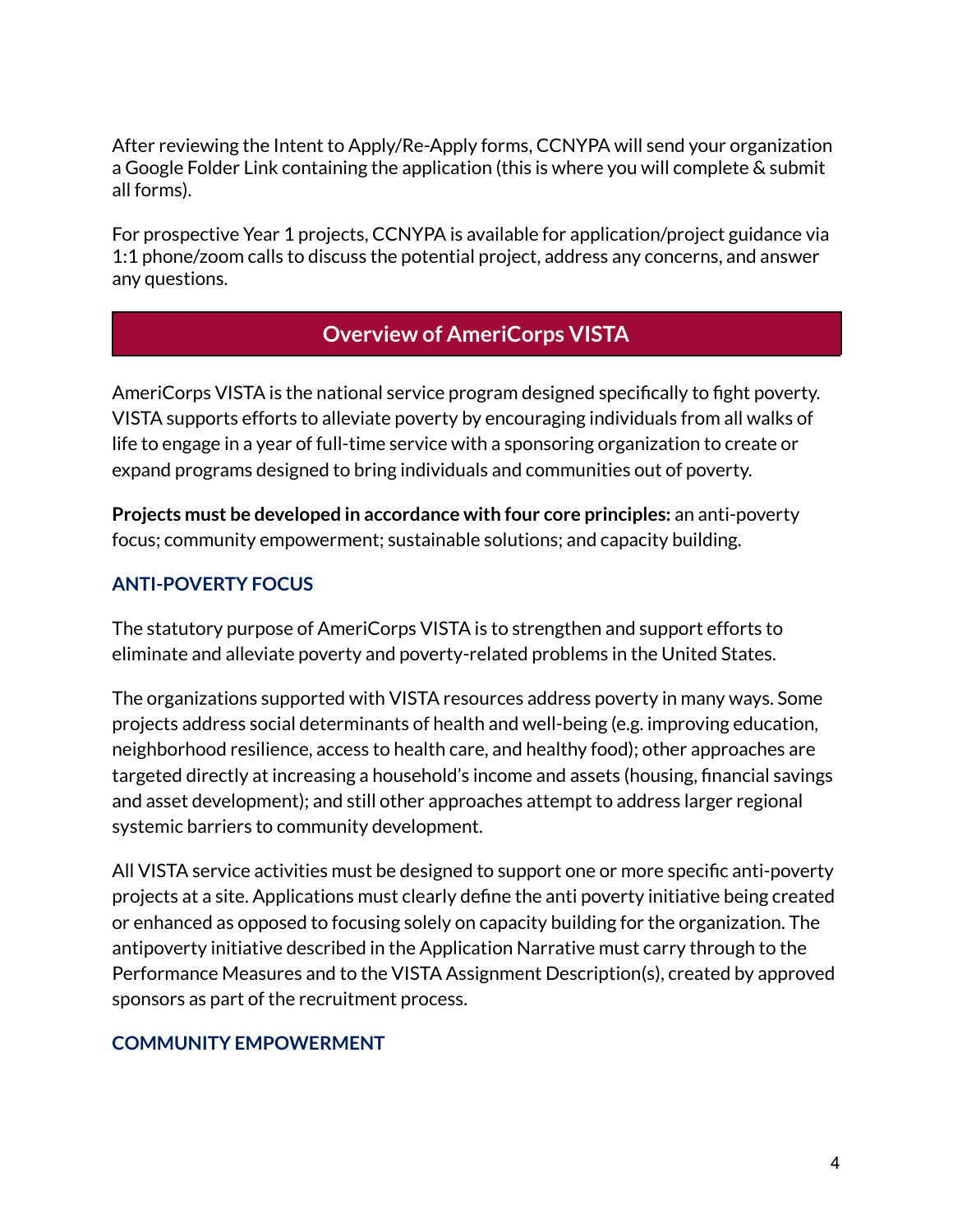Prospective and current AmeriCorps VISTA project sponsors must engage people of the communities affected by the project in planning, developing, implementing, and evaluating the project. Each project must be responsive and relevant to the lives of community residents and must tap into inherent community assets, strengths, and resources.

#### **SUSTAINABLE SOLUTIONS**

AmeriCorps VISTA members serve as short-term resources to build the long-term sustainability of anti-poverty efforts. VISTA projects make a lasting difference through the commitment, energy, and initiative that VISTA members bring to the community. Projects must be developed with a goal to phase out the need for VISTAs and have the project continue without VISTA resources.

### **CAPACITY BUILDING**

VISTAs create systems that remain long after their term of service ends. VISTA projects expand the scale, impact, and resource-leveraging ability of specific anti-poverty initiatives. VISTA members strengthen sponsors' efforts by expanding community partnerships, securing long-term resources, and addressing specific local needs, with all activities focused on creating pathways out of poverty for low-income communities. VISTA members must focus on building the capacity of specific anti-poverty programs and interventions and not on general capacity building for the sponsor or its sites.

While VISTAs focus on capacity-building activities, they may, on occasion, perform limited direct service activities when deemed necessary to complete the VISTA's overall capacity-building assignment. These incidental activities should be written into the VISTA Assignment Description (VAD) if known at the beginning of the VISTA's term of service.

VISTAs are not staff members or employees of the sponsoring organizations to which they are assigned. VISTAs may not engage in activities at sponsoring organizations that would displace or supplant paid staff, contractors, or existing volunteers. These prohibitions against displacement and supplantation include activities related to the application and management of other CNCS grants and programs.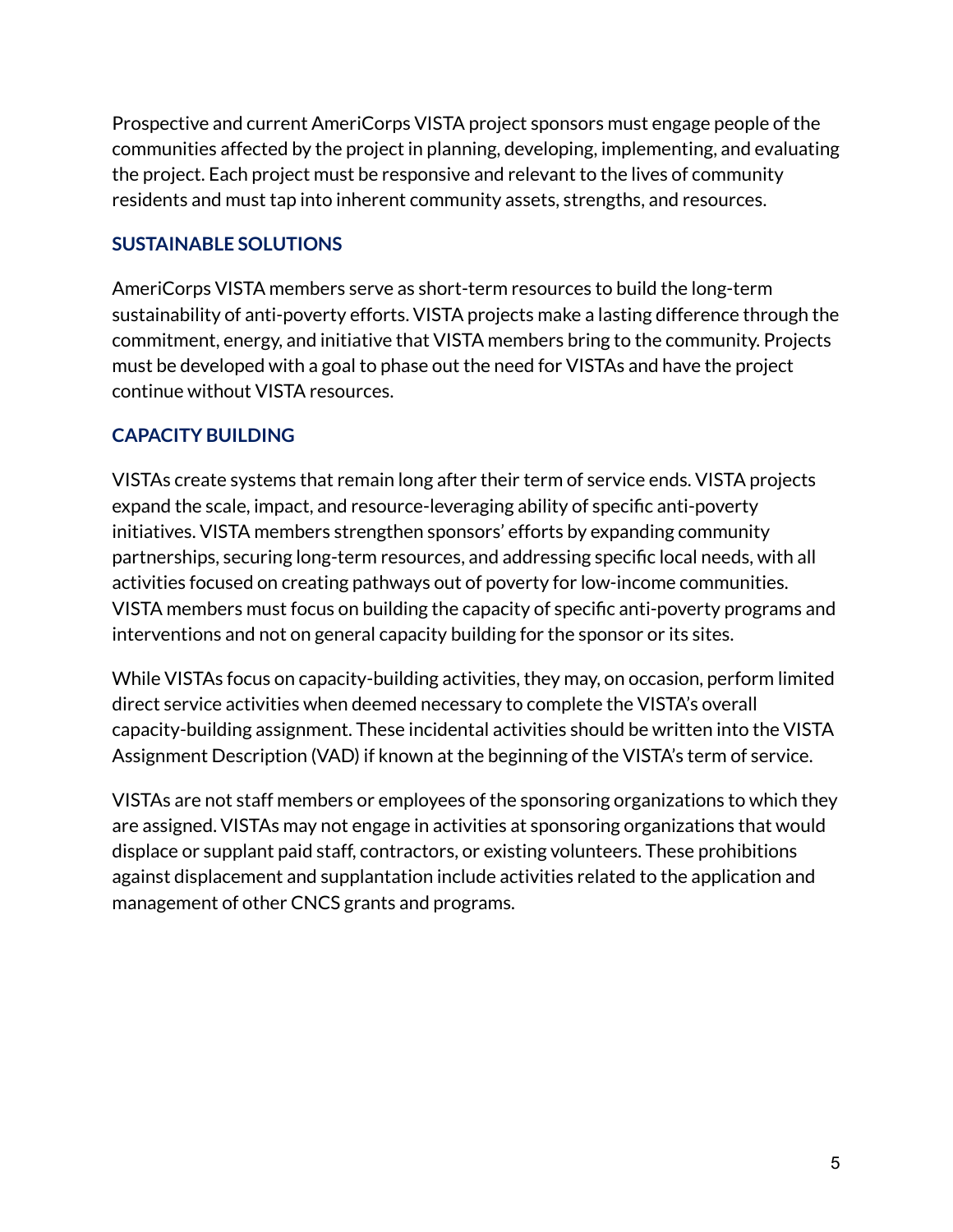## **Programming Focus Area Priorities & Priority Populations**

- **Economic Opportunity:** Housing and Eviction Prevention, Employment/Workforce Development, and Bridging the Digital Divide
- **Education:** School Readiness, K-12 Success, Career and Technical Education (CTE), College Access and Success, and STEM, including remote learning in all areas
- **Healthy Futures:** Access to Health Care particularly in response to the COVID-19 pandemic, Food Security, and Opioid Addiction Prevention and Recovery
- **Veterans and Military Families:** Economic Opportunity, Education, and Healthy Futures
- **● (\*NEW) Tackling the Climate Crisis Environmental Stewardship**
- **● (\*NEW) Advancing Racial Equity**
- **● Priority Populations:** Rural communities, Indian country, and areas of concentrated poverty
- **Additional Priority Consideration:** Projects that work in the above areas and populations that address issues of racial equity.

#### **ECONOMIC OPPORTUNITY**

AmeriCorps VISTA's commitment to addressing poverty includes focusing on projects that create or strengthen opportunities for low-income individuals to develop workforce knowledge and skills that will meet the needs of employers. In addition, projects that focus on housing are strongly encouraged to apply.

#### Priority areas include:

- **Housing and Eviction Prevention:** Transitioning individuals into or helping them remain in safe, affordable housing, with a special focus on veterans and those displaced due to COVID-19 related unemployment. Organizations focused on eviction prevention are also strongly encouraged to apply.
- **Employment/Workforce Development**: Improving or creating job skills training programs, particularly career and technical education (CTE) programs, that lead to increased employment.
- **Bridging the Digital Divide:** Improving access to computers and high-speed internet as well as the skills to effectively use this technology, particularly for underserved rural and tribal areas.

#### **EDUCATION**

The VISTA program will support projects that enhance access to services and resources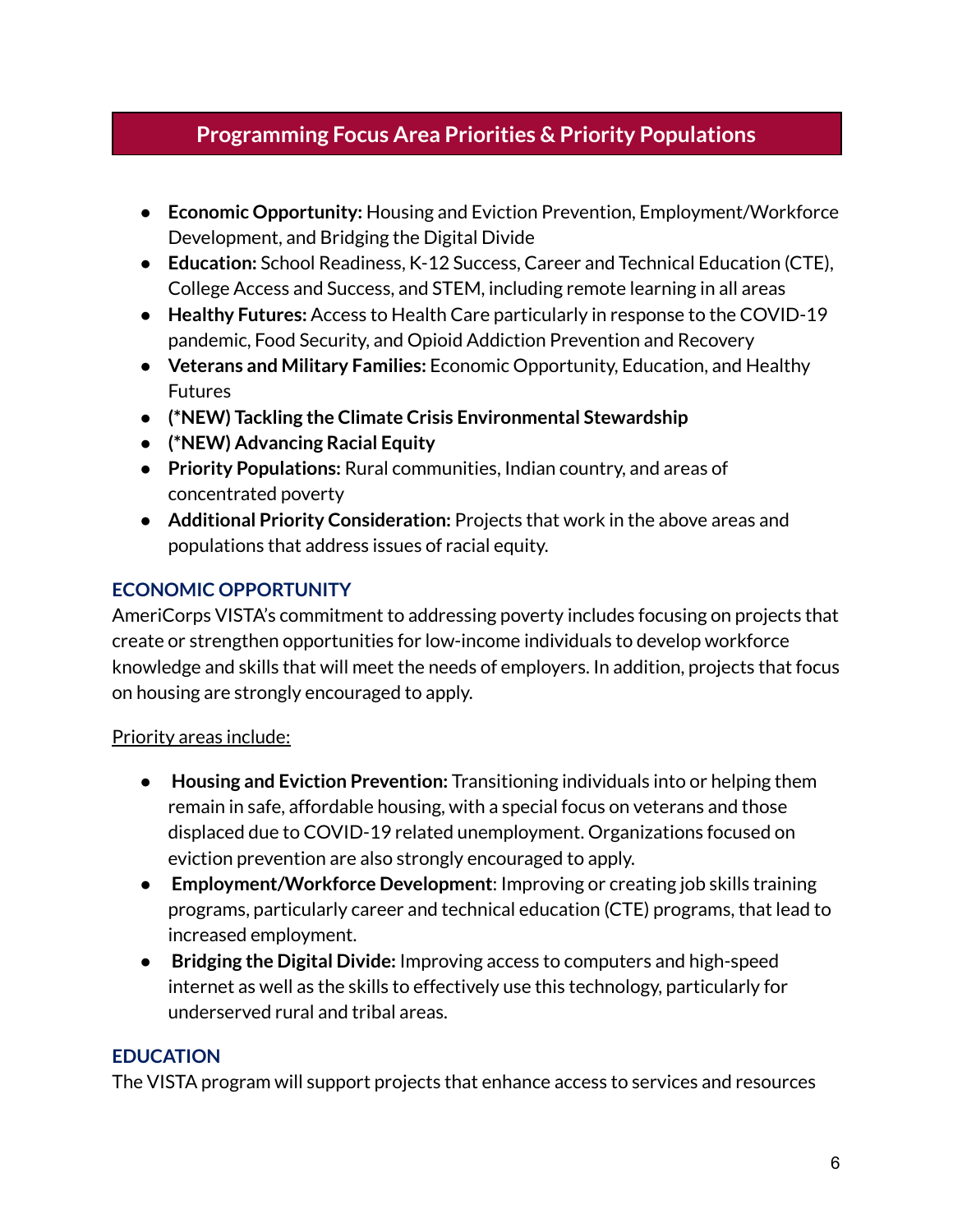that contribute to improved educational outcomes for economically disadvantaged children. AmeriCorps VISTA will target new project development in communities not currently served by other AmeriCorps VISTA education focused projects and with large concentrations of low-income students (e.g., Title I schools).

### Priority areas include:

- **School readiness** and **learning loss** for economically disadvantaged children.
- **K-12 success** in student educational and behavioral outcomes in low-achieving schools, including remote learning program development.
- **Career and Technical Education (CTE)** to help students gain the skills they need to compete for employment.
- **College access and success** for low-income students.
- **STEM** (Science, Technology, Engineering, and Math) programs as pathways for economically disadvantaged students.

### **HEALTHY FUTURES**

The VISTA program will give priority to projects that meet health needs for economically disadvantaged individuals.

#### Priority areas include:

● **Access to Health Care**: Connecting economically disadvantaged individuals to preventative education and treatment/recovery services regarding the COVID-19 pandemic and opioid crisis, to include mental health services. For FY 2021, we will continue to look for new project opportunities, specifically in geographic areas not currently served by other VISTA or other CNCS healthy futures projects. Programming in this area must focus on interventions that directly benefit individuals as opposed to supporting research efforts or supplanting medical staff.

> o As the COVID-19 pandemic continues, there continues to be many different negative impacts on low- income individuals and families. Existing AmeriCorps VISTA sponsors wishing to reorient some of their programming to address these issues should contact their Portfolio Manager to discuss their options.

> o AmeriCorps VISTA encourages public health agencies and their community partners to consider using AmeriCorps VISTA members to create robust contact tracing programs that not only serve low-income communities but utilizes those community members as contact tracers. The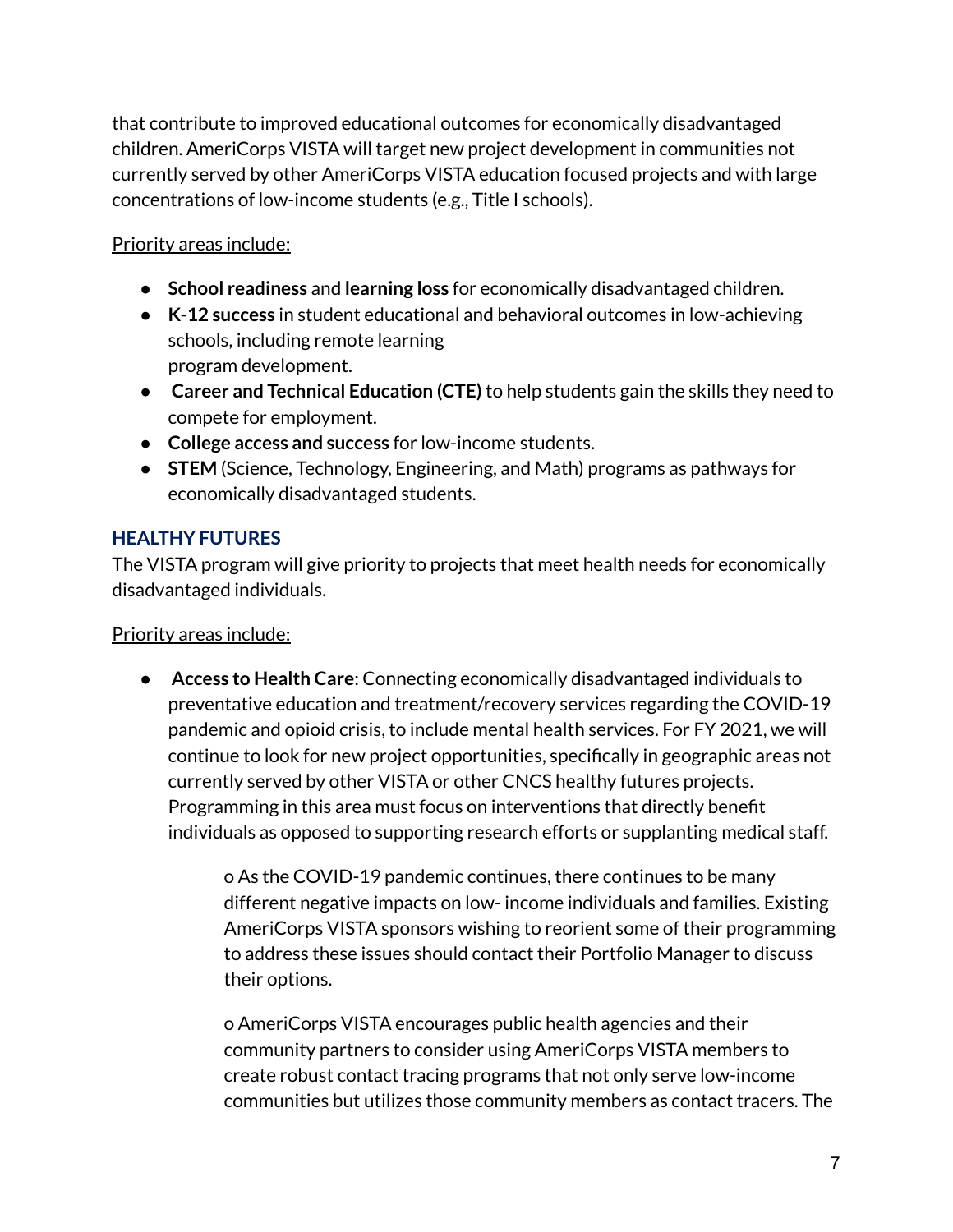Center for Disease Control has called on all communities to "scale up and train a large contact tracer workforce and work collaboratively across public and private agencies to stop the transmission of COVID-19." Public health agency representatives can contact AmeriCorps VISTA directly at vista@americorps.gov for additional information.

**Food Security:** Alleviating hunger and increasing access to nutritious food, particularly the development of alternate food distribution and feeding sites to accommodate closures of traditional feeding sites, such as schools or after-school program sites. Potential partners may include, but are not limited to, individual food banks and pantries; networks of food banks and K-12 schools and after-school programs.

#### **VETERANS AND MILITARY FAMILIES**

AmeriCorps VISTA will support projects that focus on low-income veterans and military families as beneficiaries.

#### Priority areas include:

- **Economic opportunity** employment and veterans' homelessness prevention/reduction.
- **Education** school readiness, success in K-12 education, career and technical education (CTE) and post-secondary employment success.
- **Healthy futures** opioid addiction prevention and recovery.

#### **PRIORITY POPULATIONS**

- **Rural Communities** VISTA seeks a balanced portfolio of urban and rural programming. More than 35% of those living in rural counties live in high-poverty areas, and 85% of persistent poverty counties are in rural America. VISTA will continue to invest resources to create economic opportunity and ensure access to health care in rural communities.
- **Areas of Concentrated Poverty** Additionally, priority will be given to projects that serve areas of concentrated poverty. This is defined as Census tracts or counties with poverty rates at or above 20 percent. These can be rural or urban areas, and the projects can be located in or serve the high-poverty areas. Special consideration should be given to persistent poverty areas – those that have had a poverty level of 20 percent or higher for 30 years or more. To assist in targeting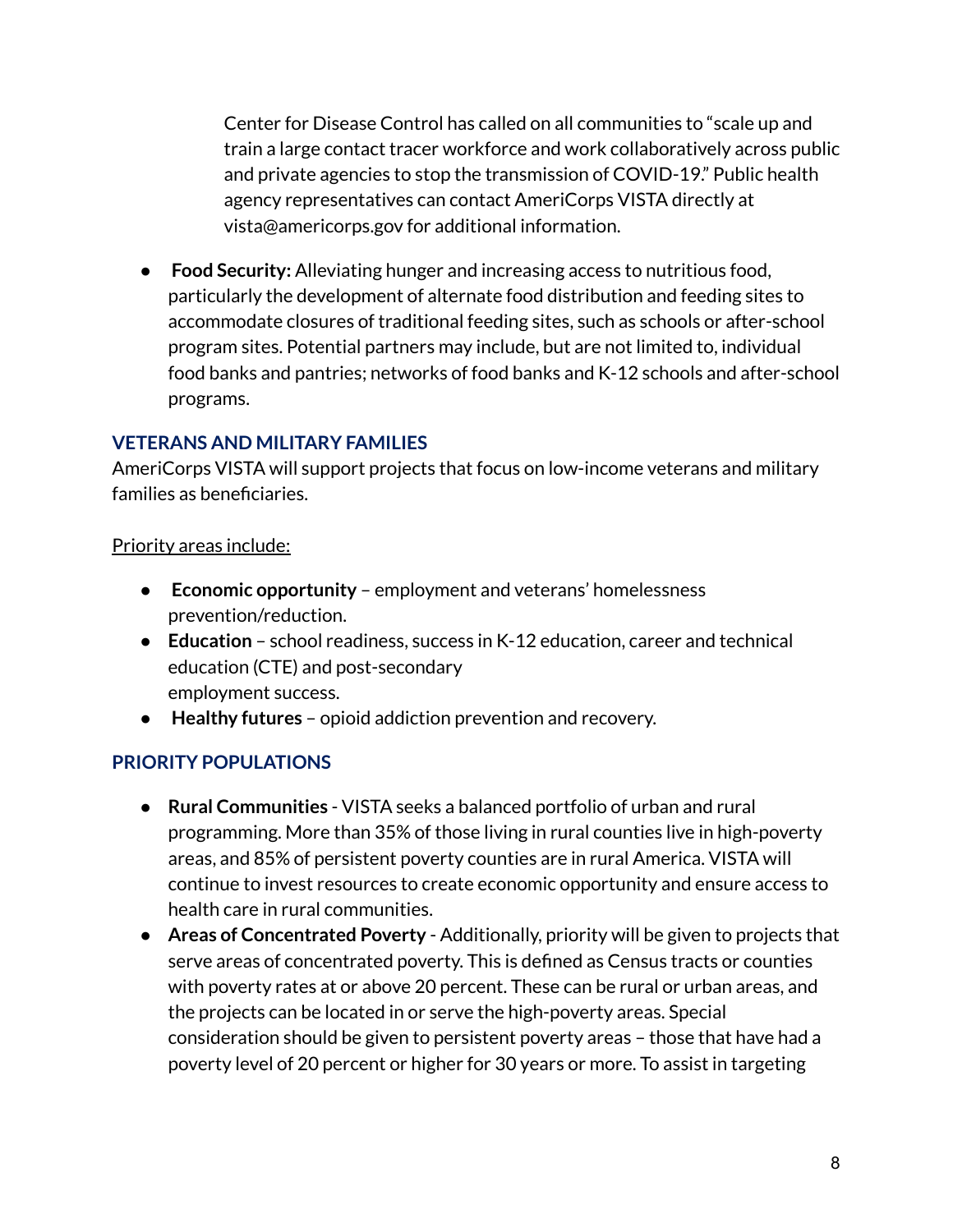these areas, USDA has developed a concentrated poverty mapping tool that provides a way to identify them easily.

## **VISTA Member Benefits & Logistics**

AmeriCorps VISTA members serve at sponsoring organizations for approximately 40 hours per week and address issues that have been locally identified as community priorities. The project goals and activities are designed to build the sponsor's capacity to serve low-income communities. AmeriCorps provides a modest living allowance depending on the county in which the VISTA serves, health benefits, and childcare benefits (if eligible). Members also receive either the Segal AmeriCorps Education Award or an end-of-service cash stipend upon successful completion of their full year of service.

## **Application Checklist**

#### **The application includes the following sections:**

- ❏ Applicant Information
- ❏ Application Information
- ❏ Narratives
- ❏ Performance Measures
- ❏ VISTA Assignment Description (VAD)
- ❏ Documents:
	- If the **Campus** is the **Host Site**: Letters of Support from Campus President *and* Community Organization Director; and Resume of Supervisor(s).
	- If the **Community Organization** is the **Host Site**: Letter of support from Campus President; and Resume of Supervisor(s).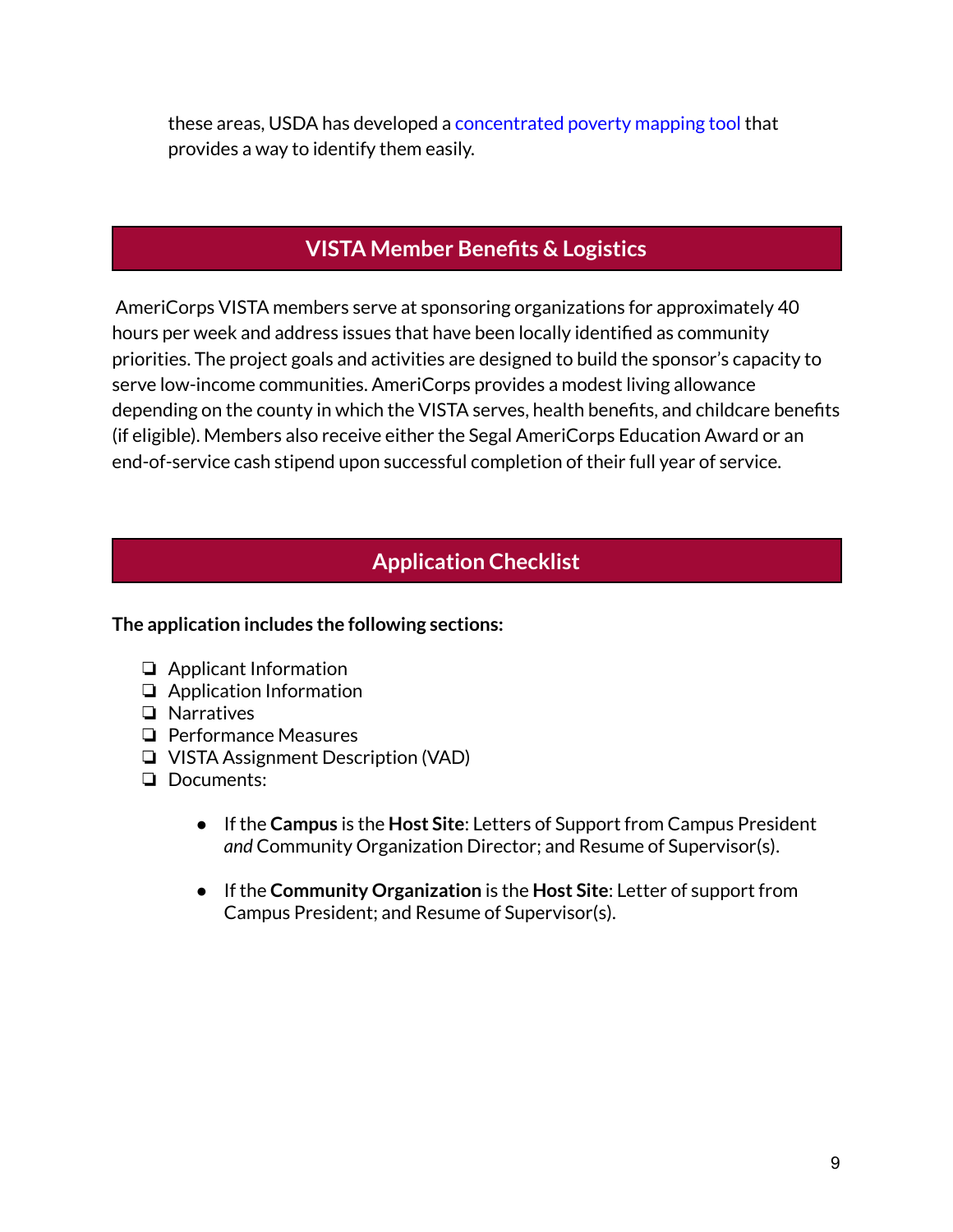### **Review Process & Next Steps**

**Host Site Application TA Zoom Calls:** CCNYPA staff will host two optional TA calls to go over the components of the Host Site Application and answer questions.

- Thursday, **September 30, 2021** from 9:00 AM 10:00 AM
- Thursday, **October 7, 2021** from 1:00 PM 2:00 PM

**Join Zoom Meeting <https://us02web.zoom.us/j/7174258405>**

**Review Process:** After applications are submitted by November 19, 2021, CCNYPA's team will review them and will offer revisions/feedback, if needed, to qualified applicants on or before **December 10, 2021**.

**Revised/Final Applications** are due to CCNYPA by **December 17, 2021**.

CCNYPA will then send final applications to the AmeriCorps Regional Office for review.

**Applicants will be notified** of the project's status in **January or February 2022** depending on the AmeriCorps staff timeline.

#### **Next Steps** (if project is selected):

**● Virtual Supervisors' Orientation,** is mandatory for awarded applicants, and receiving the VISTA project is contingent upon attendance**:**

Thursday, **March 24, 2022** *or* Tuesday, **March 29, 2022** both from 1:00 PM - 3:00 PM EST

**● Host-Site Agreement-** An agreement between CCNYPA and the Host Site that details mandatory events, reporting requirements, and policies of the CCNYPA\*VISTA program. This will be distributed in conjunction with the virtual Supervisors' Orientation.

#### **If you have questions or need additional information please contact:**

- Lucio Perez at [lucio@compactnypa.org](mailto:lucio@compactnypa.org), 570-295-5670 and/or
- Danelle Wagner at [danelle@compactnypa.org](mailto:danelle@compactnypa.org), 717-425-8405